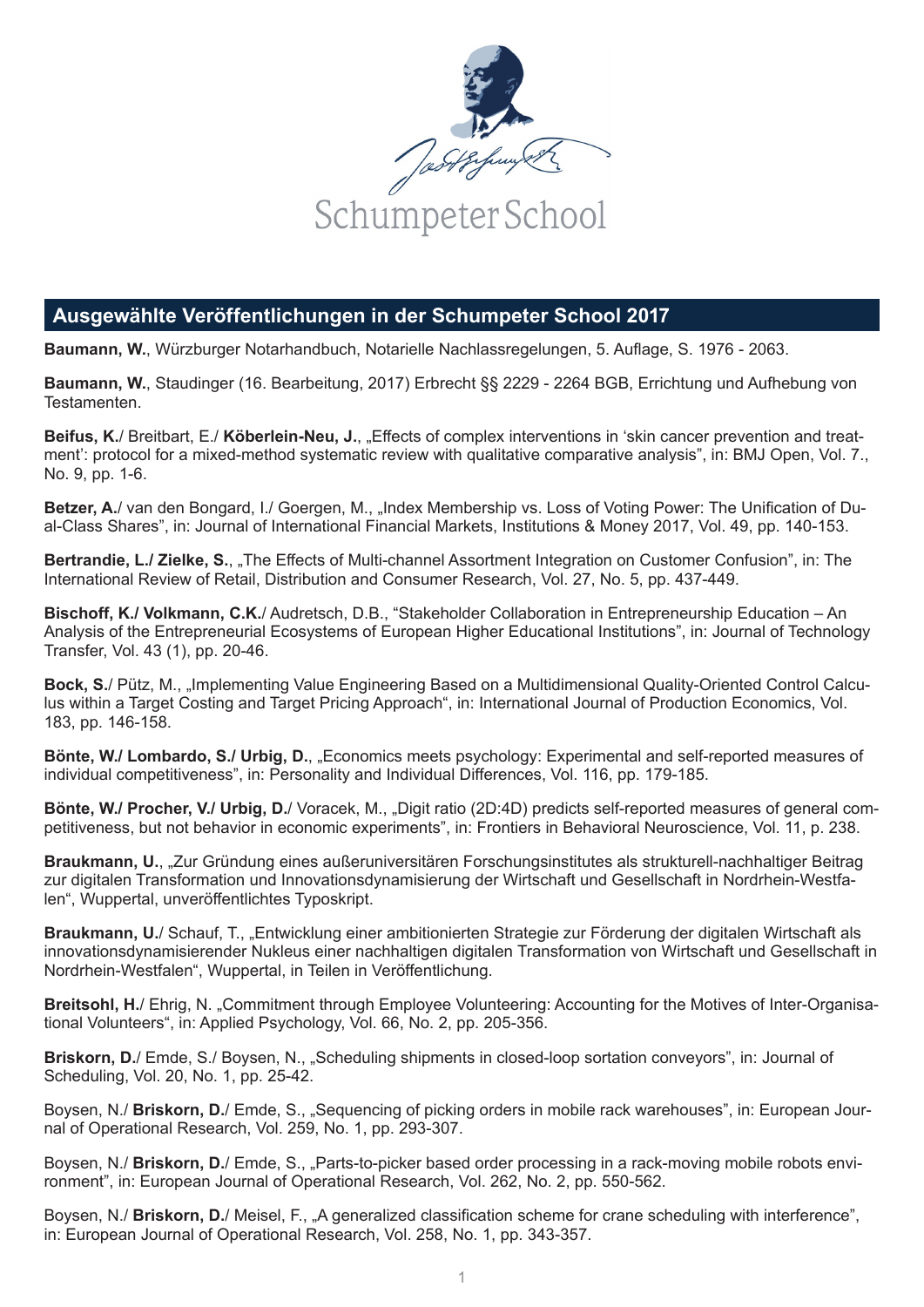Grigoriu, L./ **Briskorn, D.**, "Scheduling jobs and maintenance activities subject to job-dependent machine deteriorations", in: Journal of Scheduling, Vol. 20, No. 2, pp. 183-197.

Waldherr, S./ Knust, S./ **Briskorn, D.**, "Synchronous flow shop problems: How much can we gain by leaving machines idle?", in: Omega, Vol. 72, pp. 15-24.

**Bruns, D./ Langner, T.**/ Fischer, A., "The Origins of Brand Love: A Typology of Starting Points", in: Marketing ZFP – Journal of Research and Management, Vol. 39, No. 2, pp. 38-48.

**Bruns, D. /Langner, T.**, "A dynamic, event-related analysis of brand relationships", Proceedings of the ANZMAC 2017 Conference, Melbourne, Australia.

**Crasselt, N.**, "Anteilsbasierte Vergütung (IFRS 2)", in: Merkt, H./ Probst, A./ Fink, C. (Hrsg.), Rechnungslegung nach HGB und IFRS, Stuttgart, S. 762-776 und S. 1046-1047.

**Crasselt, N.**/ Laux, T./ Lueg, K.-E./ Sánchez y Garcia, J./ Troßbach, S., "Analyse strategischer Entwicklungspfade für Shared Service Organisationen", in: Fischer, T.M./ Vollmer, M. (Hrsg.): Zeitschrift für betriebswirtschaftliche Forschung, Sonderheft 70/2017: Erfolgreiche Führung von Shared Services, S. 167-177.

**Crasselt, N./ Lohmann, C., "Zielvereinbarungen im Krankenhaus - Gestaltungskonflikte und praktische Umset**zung, in: Controlling, Heft 29, S. 77-83.

Wörsdörfer, D./ Lier, S./ **Crasselt, N.**, "Real options-based evaluation model for transformable plant designs in the process industry, in: Journal of Manufacturing Systems, Vol. 42, pp. 29-43.

**Fadl, N./ Langner, T.**, "Press Play: Exploring the impact of gamification design on consumer motivations to engage in gamified activites", in: Proceedings of the 16th ICORIA, Gent.

Spencer, T./ **Fischedick, M.**/ et al., "Tracking sectoral progress in the deep decarbonisation of energy systems in Europe", in: Energy Policy, Vol. 110, pp. 509–517.

Treude, M./ Schostock, D./ **Fischedick, M.**, "The Future of North Rhine-Westphalia-Participation of the Youth as Part of a Social Transformation towards Sustainable Development", in: Sustainability 2017, Vol. 9, p. 1055.

**Frambach, H., "The Decline of Cameralism in Germany at the Turn of the Nineteenth Century", in: Tribe, K./ Seppel** M. (eds.), Cameralism in Practice: The Principles of Early Modern State Administration and Economy, Boydell & Brewer, Martlesham, pp. 239-261.

Frambach, H., "Solidarism as the Centre of Economy - the Economics of Heinrich Pesch", in: The European Heritage in Economics and the Social Sciences, Vol. 19, pp. 27-47.

**Frambach, H., "On the Economic Significance of the Catholic Social Doctrine 125 Years of Rerum Novarum", New** York 2017 (hrsg. zus. mit Backhaus, J.G./ Chaloupek, G.).

**Garnefeld, I.**/ Böhm, E./ **Feider, L**. "Retourenmanagement zur Steigerung des Kundenwerts", in: Helm, S./ Günter, B./ Eggert, A. (Hrsg): Kundenwert: Grundlagen - Innovative Konzepte - Praktische Umsetzungen, Wiesbaden, S. 599-624.

**Garnefeld, I.**/ Böhm, E./ **Feider, L.**, "Managing the Necessary Evil – Can Payment Methods Reduce Product Returns?, in: Proceedings of the American Marketing Association (AMA) Winter Marketing Educators' Conference, Orlando.

**Hammes, Mike / Wieland, R.**, "Von Wirkungen auf Ursachen schließen Psychische Beanspruchung und die Gefährdungsbeurteilung", in: Journal Psychologie des Alltagshandelns / Psychology of Everyday Activity, Jg. 10, Nr. 1, S. 19-32.

**Jüßen, F.**/ Bredemeier, C./ Winkler, R., "Man-cessions, Fiscal Policy, and the Gender Composition of Employment", in: Economics Letters, Vol. 158, pp. 73-76.

**Kemper, T.**, "Die schulstatistische Erfassung des Migrationshintergrundes in Deutschland", in:Journal for Educational Research Online (JERO), Jg. 9, H. 1, S. 144-168.

**Kemper, T.**, "Bildungsbeteiligung von Schülerinnen und Schülern mit Migrationshintergrund – in Abhängigkeit von der schulstatistischen Operationalisierung", in: Die Deutsche Schule, Jg. 109, H. 1, S. 91-115.

El-Mafaalani, A./ Kemper, T., "Bildungserfolg trotz ungünstiger Rahmenbedingungen. Empirische Ergebnisse und theoretische Überlegungen zum Bildungserfolg von vietnamesischen Kindern und Jugendlichen im deutschen Schulsystem", in: Kocatürk-Schuster, B./ Kolb, A./ Long, T./ Schultze, G./ Wölck, S. (Hrsg.): UnSichtbar – Vietnamesisch-Deutsche Wirklichkeiten, Migration im Fokus – Bd. 3, Köln: edition DOMiD, S. 217-229.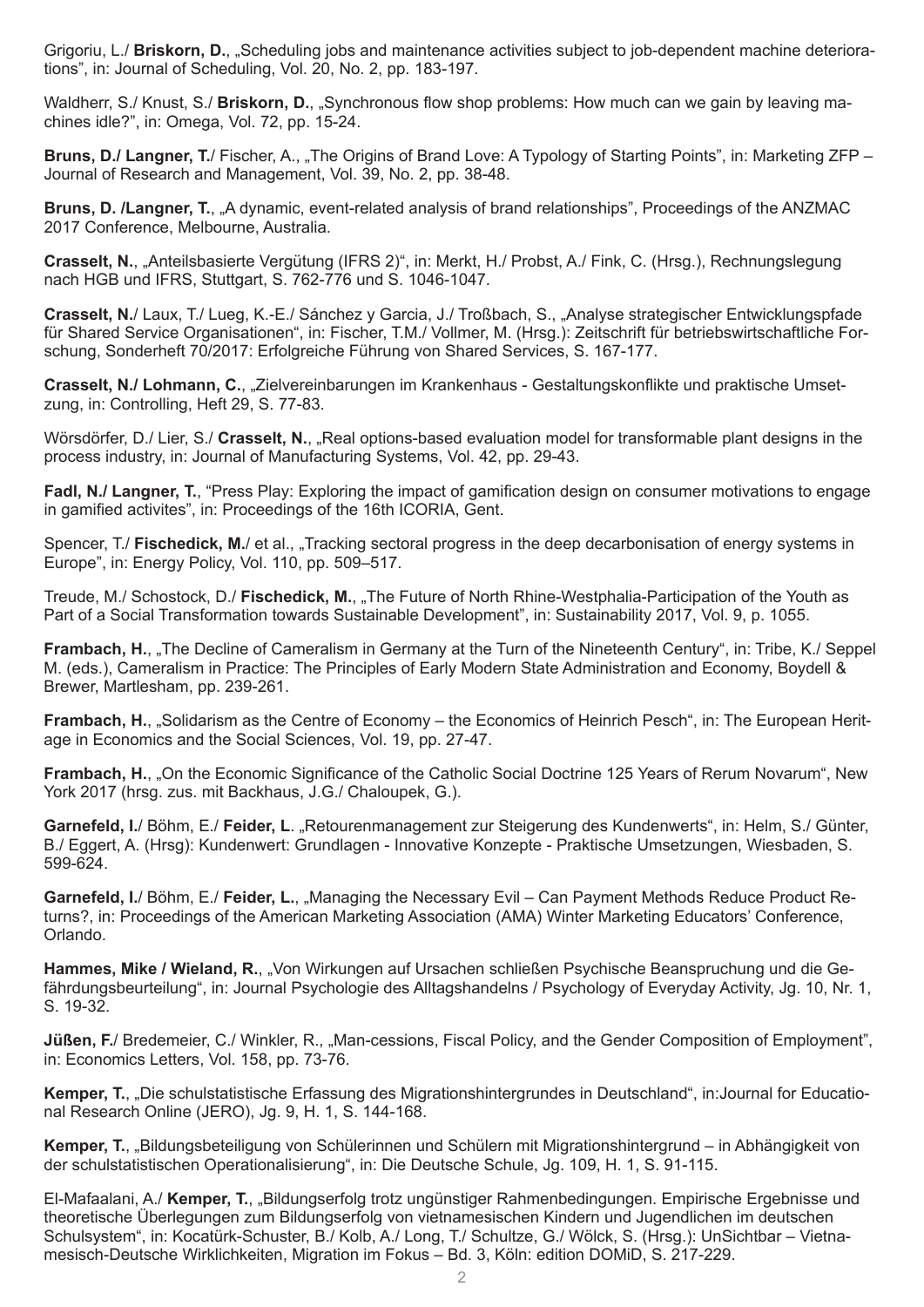El-Mafaalani, A./ **Kemper, T.**, "Bildungsteilhabe geflüchteter Kinder und Jugendlicher im regionalen Vergleich. Quantitative Annäherungen an ein neues Forschungsfeld", in: Zeitschrift für Flüchtlingsforschung, Jg. 1, H. 2, S. 173-217.

**Kluckert, S.**, "Referendarexamensklausur – Öffentliches Recht: Allgemeines Verwaltungsrecht, Gewerbe- und Polizeirecht – "Saunabad für gehobene Ansprüche", in: Sonderheft JuS-Probeexamen, S. 610–616.

**Kluckert, S.**, "Konkurrenz um den Autoskooter" (Methodik ÖR/Übungsklausur: Verwaltungsrecht und Verwaltungsprozessrecht), in: Juristische Ausbildung 2017, S. 1319–1326.

**Köberlein-Neu, J.**/ Hoffmann, F., "Das Stepped Wedge Design: Stufenlos regelbar?", in: Z Evid Fortbild Qual Gesundhwes, Heft 126, S. 1–3.

Müller, D./ Stock, S./ [...]/ **Köberlein-Neu, J.**/ [...] / Icks, A., "Checkliste zur Erstellung und Bewertung von Krankheitskostenstudien", in: Das Gesundheitswesen, [Epub ahead of print].

Rose, O./ Jaehde, U./ **Köberlein-Neu, J.**, "Discrepancies between home medication and patient documentation in primary care", in: Res Soc Adm Pharm, Vol. 14, pp. 340–346.

Langner, T./ Brune, P./ Fischer, A./ Klinke, T. "Medienkonvergenz managen: Wahrnehmungs- und Wirkungspfade der Marketingkommunikation antizipieren", in: Langner, T./ Esch, F.-R./ Bruhn, M. (Hrsg.): Handbuch Techniken der Kommunikation, Gabler Verlag, Wiesbaden.

**Langner, T./ Bruns, D.**/ Fischer, A. / **Rossiter, J. R.**, "Falling in love with brands: a dynamic analysis of the trajectories of brand love", in: Proceedings of the 5th International Consumer Brand Relationships Conference, Porto, Portugal.

Langner, T./ Fadl, N./ Brune, P., "Werbeblindheit im Internet überwinden", in: Langner, T./ Esch, F.-R./ Bruhn, M. (Hrsg.): Handbuch Techniken der Kommunikation, Gabler Verlag, Wiesbaden.

Bergkvist, L./ **Langner, T.**, "Construct measurement in advertising research", in: Journal of Advertising, Vol. 46, No. 1, pp. 129-140.

**Makles, A./ Schneider, K.**, "Extracurricular Educational Programs and School Readiness: Evidence from a Quasi-Experiment with Preschool Children", in: Empirical Economics, Vol. 52, No. 4, pp. 1181-1204.

Eichfelder, S./ Kluska, M./ **Neugebauer, C.**, "Gemischt genutzte Kraftfahrzeuge bei Gewinneinkünften - steuerlich optimale Ausübung von Pauschalierungs- und Zuordnungswahlrechten", in: Deutsches Steuerrecht: DStR - München: Beck, Bd. 55.2017, 13, S. 695-702.

Härdle, W./ Hautsch, N./ **Pigorsch, U.**, "Measuring and Modeling Risk Using High-Frequency Data", in: Applied Quantitative Finance, 3rd edition, W. Härdle, C. Y.-H. Chen and L. Overbeck (eds.), Springer, Berlin, 2017.

**Steinberg, P.J./ Procher, V. D./ Urbig, D.**, "Too much or too little of R&D offshoring: The impact of captive offshoring and contract offshoring on innovation performance", in: Research Policy, Vol.46, No. 10, pp. 1810-1823.

**Rachuba, S./** Salmon, A./ Zhelev, Z./ Pitt; M., "Redesigning the diagnostic pathway for chest pain patients in emergency departments, in: Health Care Management Science, pp. 1-15.

**Rachuba, R,**/ Werners, B. "A fuzzy multi-criteria approach for robust operating room schedules, in: Annals of Operations Research, Vol. 251, pp. 325-350.

Meuer, J./ **Rupietta, C.**, "Integrating QCA and HLM for Multilevel Research on Organizational Configurations", in: Organizational Research Methods, Vol. 20, No. 2, pp. 324-342.

Meuer, J./ **Rupietta, C.**, "A review of integrated QCA and statistical analysis", in: Quality & Quantity, Vol. 51, No. 5, pp. 2063-2083.

Backes-Gellner, U./ Rupietta, C./ Tuor, S., "Reverse educational spillovers at the firm-level", in: Evidence-based HRM, Vol. 5, No. 1, pp. 80-106.

Schneidewind, U., "Von der Reparatur-Ökonomik zur Orientierungswissenschaft", in: Wirtschaftsdienst - Zeitschrift für Wirtschaftspolitik, S. 246-249.

**Schneidewind, U.**, "Kurs 2030: Wirtschafts- und Finanzpolitik zukunftssicher machen", in: Wirtschaftsdienst – Zeitschrift für Wirtschaftspolitik, Heft 97, S. 776-779.

**Schneidewind, U., "Fünf Megatrends im Ressourcenschutz", in: EnWZ Zeitschrift für das gesamte Recht der Ener**giewirtschaft, S. 145-146.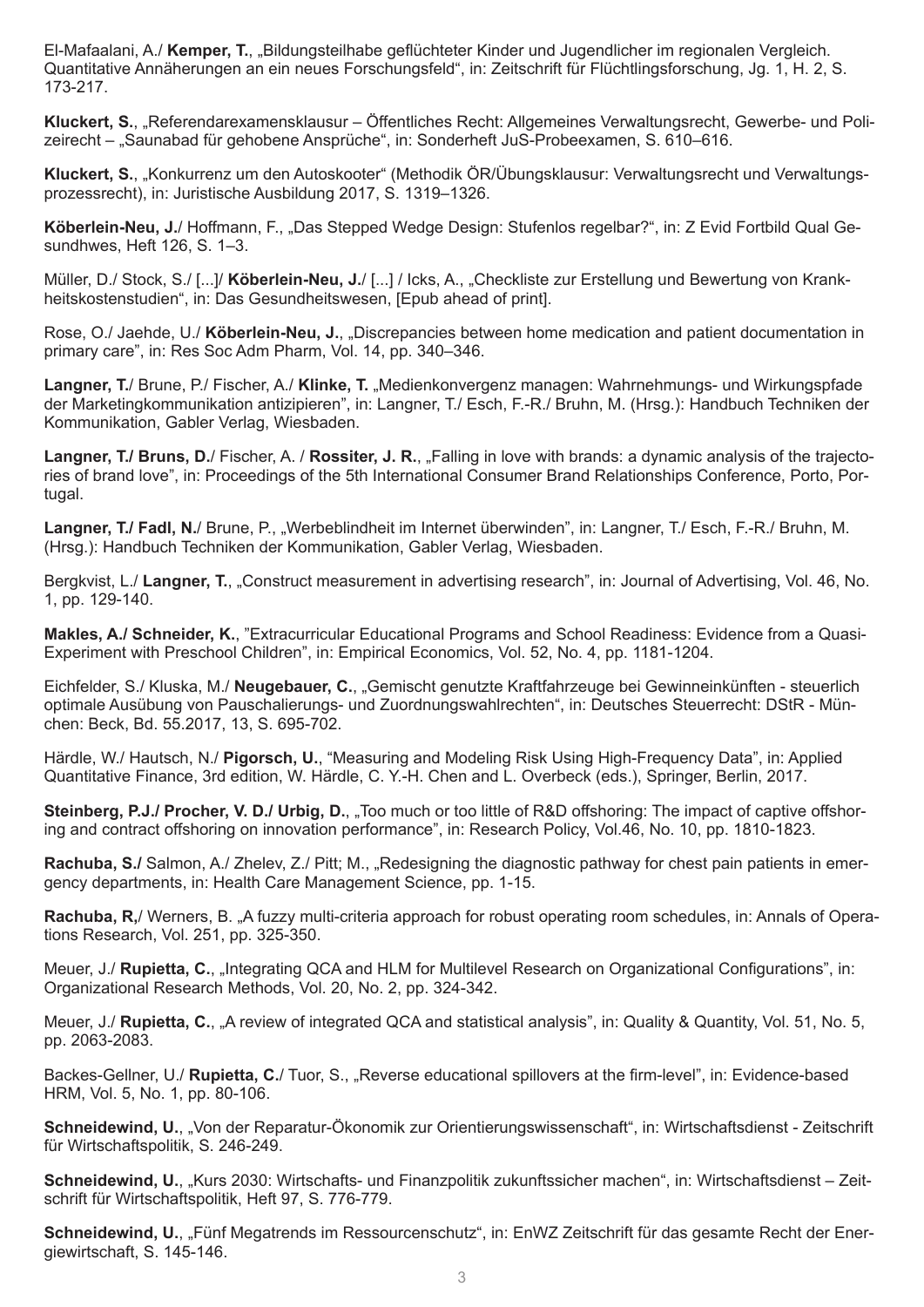Schneidewind, U., "Einfacher gut leben: Suffizienz und Postwachstum", in: Politische Ökologie, Nr. 148, S. 98-103.

Schneidewind, U., "Kreativ und effizient – Mobilität für das 21. Jahrhundert", in: Himmelblau Die neue Wuppertaler Schwebebahn – Design, Technologie und Innovation für das nächste Jahrhundert, Müller + Busmann, Wuppertal 2017, S. 14-28.

**Schneidewind, U., "Grüne Labore als Reallabore", in: Stiftung "Lebendige Stadt" (Hrsg.), "Grüne Labore. Experi**ment zum Stadtpark von morgen", Societäts, Frankfurt/Main 2017, S. 9-15.

**Schneidewind, U., "Utopische Wissenschaft - oder: Warum gerade Wirtschaftswissenschaft als Möglichkeitswis**senschaft konzipiert sein soll", in: Forschungsgruppe Unternehmen und gesellschaftliche Organisation (Hrsg.), "Unternehmen der Gesellschaft - Interdisziplinäre Beiträge zu einer kritischen Theorie des Unternehmens", Metropolis, Marburg 2017, S. 147-159.

Rommel F./ **Schneidewind, U.**, "Auf dem Weg zu einer verantworteten Pluralität. Auseinandersetzung mit der Kritik an transformativer und pluraler Ökonomik", in: Ökologisches Wirtschaften, S. 22-24.

Singer-Brodowski, M./ **Schneidewind, U.**, "Transformationsforschung - Im Labor der Wandlungsmutigen", in: Politische Ökologie, S. 127-130.

**Schneidewind, U.**/ Singer-Brodowski, M., "Transformationsfoschung – Im Labor der Wandlungsmutigen", in: "Geht doch! Geschichten, die zum Wandel anstiften", Oekom Verlag, München, S. 127-129.

**Schneidewind, U.**/ Palzkill, A., "Von der expansiven zur reduktiven Moderne - Mensch und Unternehmen im gesellschaftlichen Umbruch; Pathologien des aktuellen Wirtschaftens versus alternativer Wohlstandkompass", in: Hollmann, J./ Daniels K. (Hrsg.), "Anders wirtschaften - Integrale Impulse für eine plurale Ökonomie", Springer, Wiesbaden 2017, S. 169-185.

Pfriem, R./ Schneidewind, U./ Barth, J./ Graupe, S./ Korbun, T., "Transformative Wirtschaftswissenschaft im Kontext nachhaltiger Entwicklung", Metropolis Verlag, Marburg.

Samadi, S./ Gröne, M.-C./ Schneidewind, U./ Luhmann, H.-J./ Venjakob, J./ Best, B., "Sufficiency in energy sce-nario studies: Taking the potential benefits of lifestyle changes into account", in: Technological Forecasting and Social Change, Vol. 124, pp. 126-134.

Luederitz, C./ Schäpke, N./ (...) / Schneidewind, U./ (...), "Learning through evaluation–A tentative evaluative scheme for sustainability transition experiments", in: Journal of Cleaner Production, Vol. 169, pp. 61-76.

Schulz, M./ Urbig, D./ Procher, V., "The role of hybrid entrepreneurship in explaining multiple job holders' earnings structure", in: Journal of Business Venturing Insights, Vol. 7, pp. 9-14.

Baetge, J. / Kirsch, H. / **Thiele, S.**, "Bilanzen", IDW: Düsseldorf.

**Udalov, V.**/Perret, J./Vasseur, V. , "Environmental motivations behind individuals' energy efficiency invest-ments and daily energy-saving behaviour: evidence from Germany, the Netherlands and Belgium", in: Int Econ Econ Policy, Vol. 14, No. 3, pp. 481-499.

Gargalianou, V./ Urbig, D./ van Witteloostuijn, A., "Cooperating or competing in three languages: Cultural accommodation or alienation?", in: Cross-Cultural & Strategic Management, Vol. 24, No. 1, pp. 167-191.

Muehlfeld, K./ **Urbig, D.**/ Weitzel, U., "Entrepreneurs' exploratory perseverance in learning settings", in: Entrepreneurship, Theory & Practice, Vol. 41, No. 4, pp. 533-565.

Lomberg, C./ Urbig, D./ Stöckmann, C./ Marino, L./ Dickson, P.H., "Entrepreneurial Orientation: The Dimensions' Shared Shared Effects in Explaining Firm Performance", in: Entrepreneurship, Theory & Practice, Vol. 41, No. 6, pp. 973-998.

**Volkmann, C.K.** / Audretsch, D.B., "Entrepreneurship Education at Universities - Learning from Twenty European Cases", Berlin et al.: Springer, pp. 1-10.

**Volkmann, C.K.**/ Tokarski, K.O./ Ernst, K., "Social Entrepreneurship and Social Business. An Introduction and Discussion with Case Studies", China: Springer.

**Wirtz, M. / Volkmann, C.K.**, "Social Business Joint Ventures: Opportunities, Challenges and Risks of New Hybrids at the Bottom of the Pyramid", in: International Journal of Social Business, Vol.1, No. 1, pp. 43-68.

**Volkmann, C.K.** et al., "Insights for Entrepreneurship Educators, Education Managers, and University Leaders", in: Volkmann, C.K./ Audretsch, D.B. (eds.), Entrepreneurship Education at Universities - Learning from Twenty European Cases, Berlin et al., Springer, pp. 655-666.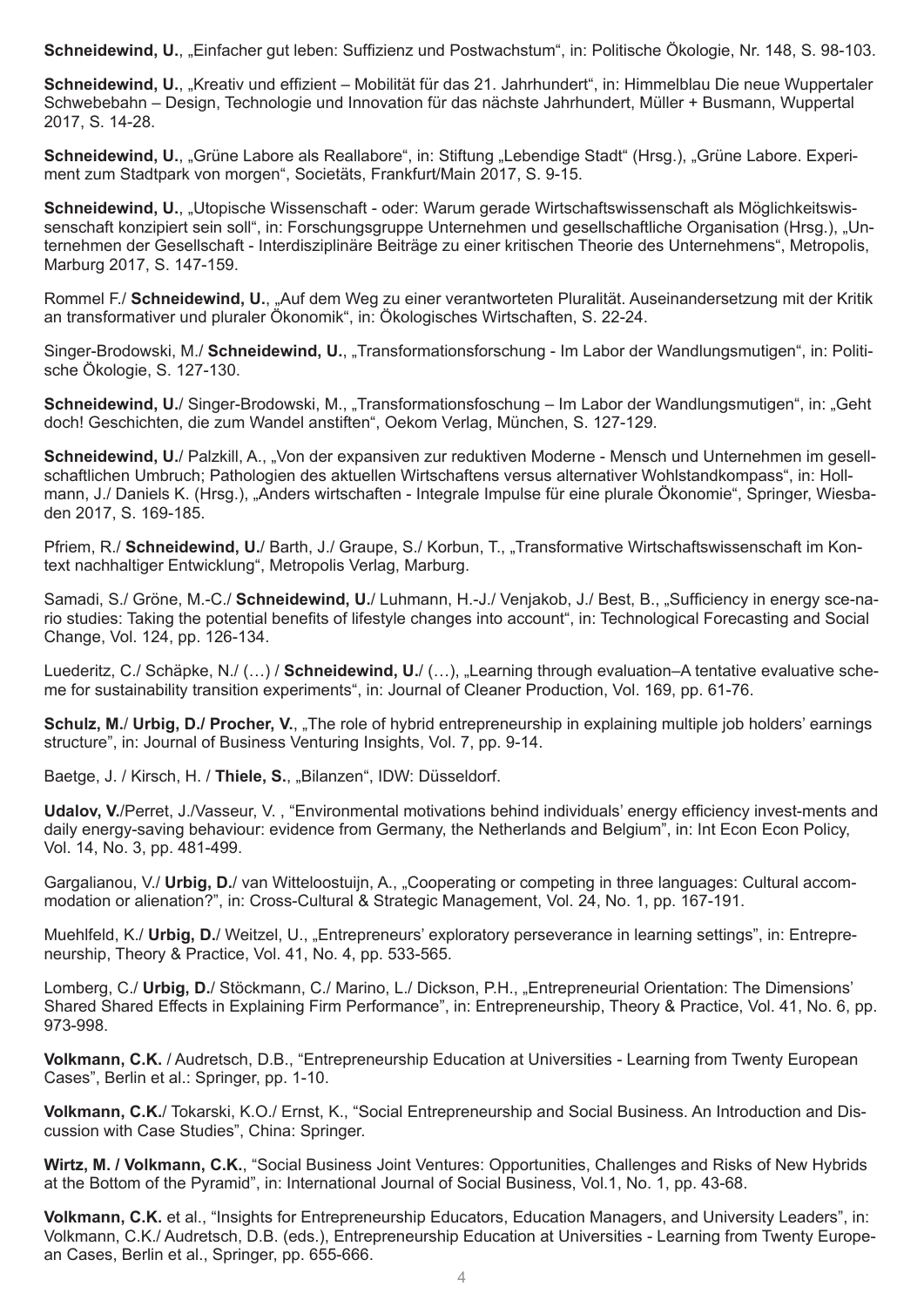**Welfens, P.J.J.**, "An Accidental BREXIT", Palgrave Macmillan: London.

**Welfens, P.J.J.**, "An Accidental Brexit: a Disorderly Referendum and Illusions of a 'Global Britain'", University College London, UCL Brexit Blog, published 11/12/2017.

**Welfens, P.J.J./ Hanrahan, D.**, "The Brexit Dynamics: British and EU27 Challenges After the EU Referendum", in: Intereconomics, Vol. 52, No. 5, pp. 302-307.

**Welfens, P.J.J.**/ Bleischwitz, R./ Geng, Y., "Resource efficiency, circular economy and sustainability dynamics in China and OECD countries", in: Int Econ Econ Policy, Vol. 14, No. 3, pp. 377-382.

**Welfens, P.J.J./ Yu, N./ Hanrahan, D.**/ Geng, Y., "The ETS in China and Europe: dynamics, policy options and global sustainability perspectives", in: Int Econ Econ Policy, Vol. 14, No. 3, pp. 517-535.

**Yu, N.**, "Innovation of renewable energy generation technologies at a regional level in China: a study based on patent data analysis", in: Int Econ Econ Policy, Vol. 14, No. 3, pp. 431-448.

**Yushkova, E.**/ Feng, Y., "What explains the intention to bring mobile phones for recycling? A study on university students in China and Germany", in: Int Econ Econ Policy, Vol. 14, No. 3, pp. 501-516.

**Zielke, S.**, "Geschäftsmodelle im Onlinehandel", in: Corsten, H./Roth, S. (Hrsg.): Handbuch Dienstleistungsmanagement, Vahlen, München, S. 587-603.

Aschemann-Witzel, J./ **Zielke, S.**, "Can't Buy Me Green? A Review of Consumer Perceptions of and Behavior toward the Price of Organic Food", in: Journal of Consumer Affairs, Vol. 51, No. 1, pp. 211-251.

Roth, S./ Himbert, L./ **Zielke, S.**, "Does Unit Pricing Influence Store Price Image Dimensions and Shopping Intentions for Retail Stores?", in: European Journal of Marketing, Vol. 51, No. 7/8, pp. 1396-1413.

# **Dissertationen 2017, chronologisch**

**Steinberg, Philip Julian**, 12.12.2017 "Crossing Boundaries for Innovation: Research and Development in the 21st Century" Prof. Dr. Bönte/ Jun.-Prof. Dr. Procher

#### **Pütz, Johanna Katharina Auguste**, 11.09.2017

"The Innovation Effect of the Energy Transition in Germany - an exploratory empirical analysis of the firms and their innovation activities" Prof. Dr. Fischedick/ Prof. Dr. Witt

**Friege, Jonas Manyaka**, 11.09.2017 "Increasing homeowners insulation activity in Germany - a theoretically and empirically grounded agent-based model analysis"

Prof. Dr. Fischesdick/ Prof. Dr. Witt

**Schulz, Matthias**, 07.09.2017 "Hybrid Entrepreneurship" Prof. Dr. Volkmann/ Jun.-Prof. Dr. Urbig

**Brune, Philipp**, 25.07.2017 "Bekanntheitsaufbau durch Markenslogans: Der moderierende Einfluss der Darbietungsmodalität auf die Erinnerung an reimende und nicht-reimende Markenslogans" Prof. Dr. Langner/ Prof. Dr. Temme

**Günzing, Nicole**, 03.07.2017 "Entwicklung eines Modells zur Entscheidungsunterstützung für die verteilte Erbringung von IT-Dienstleistungen" Prof. Dr. Thiele/ Prof. Dr. Crasselt

**Hilser, Matthias**, 28.06.2017 "Bilanzierung latenter Steuern - Einflussfaktoren auf die Wahlrechtausübung von HGB-Bilanzierern" Prof. Dr. Thiele/ Prof. Dr. Crasselt

**Debor, Sarah**, 27.06.2017 "Multiplying Mighty Davids? The Influence of Energy Cooperatives on Germany´s Energy Transition" Prof. Dr. Schneidewind/ Prof. Dr. Braukmann